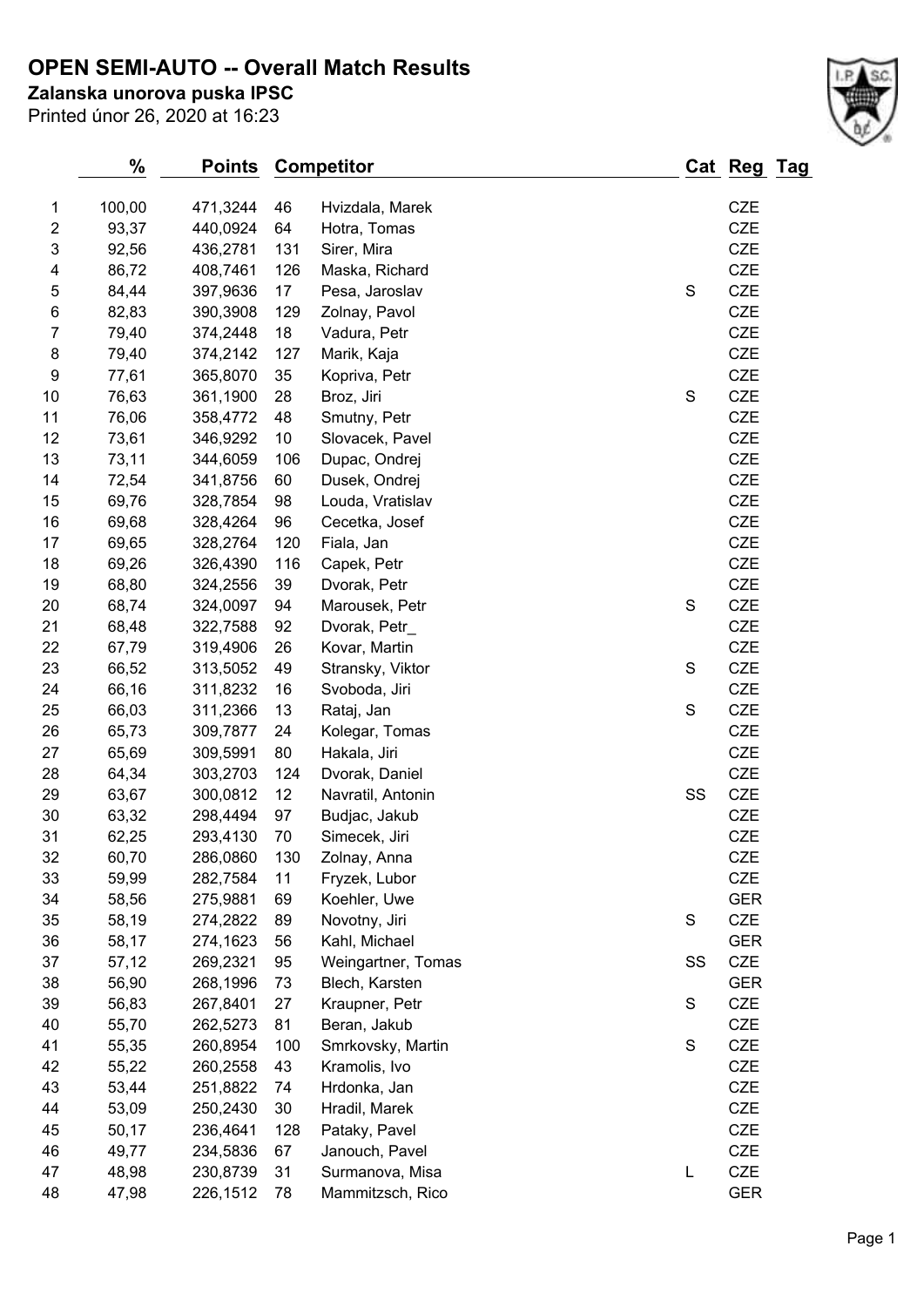**OPEN SEMI-AUTO -- Overall Match Results**

**Zalanska unorova puska IPSC**

|  | Printed únor 26, 2020 at 16:23 |  |
|--|--------------------------------|--|

### **% Points Competitor Cat Reg Tag** 47,48 223,7718 61 Bielska, Vera L CZE 44,44 209,4530 32 Mazuch, Tomas CZE 44,42 209,3556 71 Horackova, Anna L CZE 41,91 197,5211 104 Diab, Sadi CZE 37,12 174,9709 34 Scherbaum, Oto CZE 35,85 168,9577 121 Fiala, Jan, Jr. CZE 33,48 157,8134 132 Popek, Tomas CZE 32,14 151,4910 50 Ullschmied, Karel CZE 32,05 151,0547 75 Vetter, Yvonne L GER 21,14 99,6159 47 Glogar, Stanislav S CZE

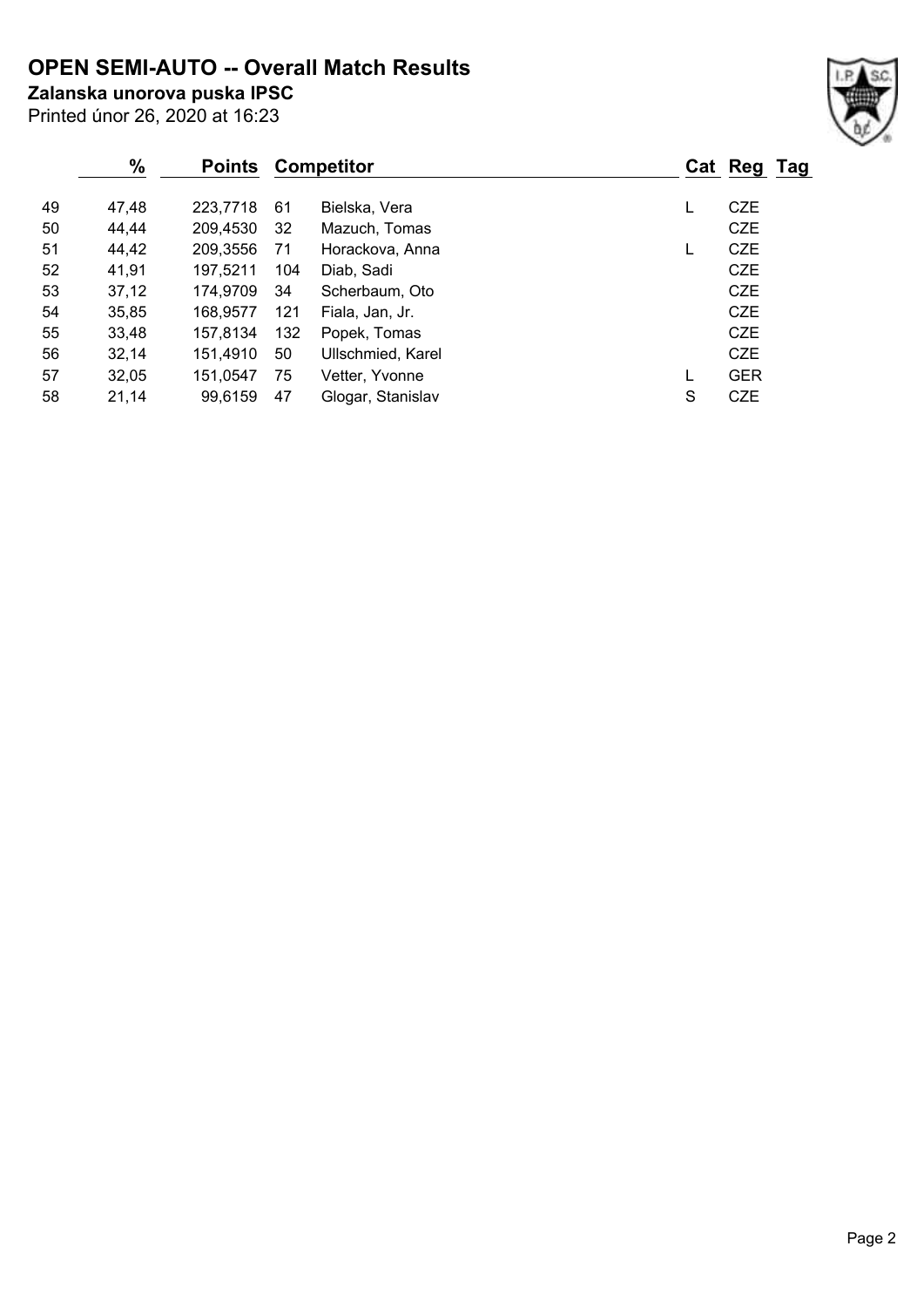**PISTOL CALIBER -- Overall Match Results**

**Zalanska unorova puska IPSC**

Printed únor 26, 2020 at 16:23

#### **% Points Competitor Cat Reg Tag** 1 100,00 464,2083 38 Zicha, Josef CZE 2 97,19 451,1809 86 Kostak, Jan CZE 3 83,73 388,6756 91 Schlegel, Sven GER 4 73,52 341,3050 37 Stahl, Robert S CZE 5 73,41 340,7781 93 Krapka, Martin CZE 6 72,75 337,7156 25 Kolish, Petr S CZE 7 68,48 317,8947 3 Horky, Pavel S CZE 8 66,74 309,8224 6 Hradek, Martin CZE 9 66,49 308,6432 134 Sykora, P S CZE 10 63,68 295,6241 20 Fiala, Radim CZE 11 62,35 289,4439 112 Votocek, Milos S CZE 12 62,08 288,1733 108 Adam, Michal CZE 13 59,00 273,8638 66 Kysela, Milos S CZE 14 56,06 260,2157 1 Prepletany, Jan SS CZE 15 55,70 258,5555 7 Puncochar, Jaromir SS CZE 16 55,61 258,1392 109 Bizek, Vojtech S CZE 17 53,43 248,0426 65 Prosek, Jan CZE 18 53,43 248,0232 58 Machovec, Jiri CZE 19 51,26 237,9710 15 Rehorek, Radek CZE 20 48,81 226,5773 119 Sobotik, Petr CZE 21 43,33 201,1325 77 Kanz, Adreas GER 22 41,76 193,8740 55 Kahl, Nicolas GER 23 36,71 170,3945 118 Zykova, Hana L CZE 24 27,81 129,1175 84 Pavlik, Jiri\_ CZE 25 21,85 101,4340 76 Trenkler, Markus GER

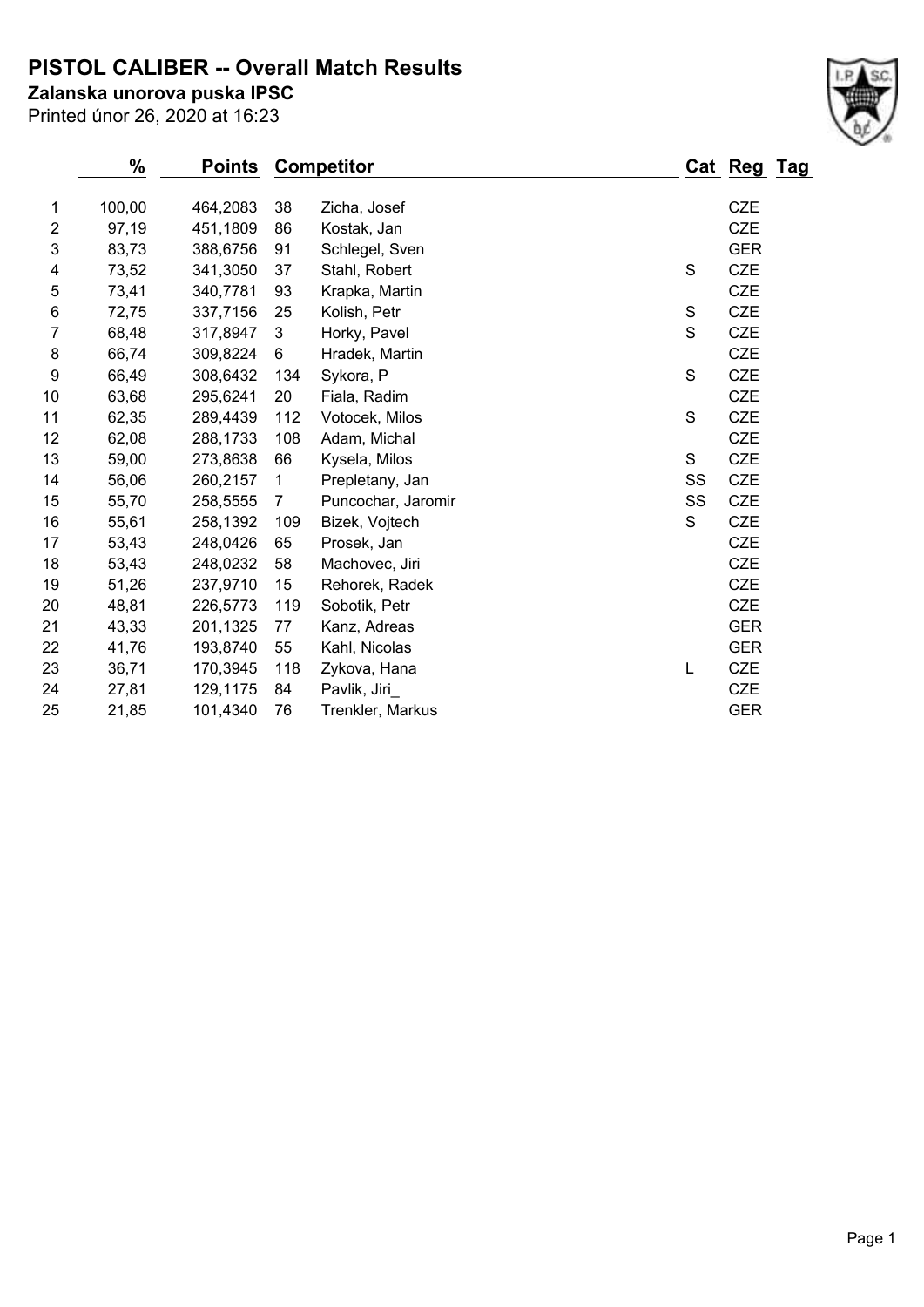# **STANDARD SEMI-AUTO -- Overall Match Results**

**Zalanska unorova puska IPSC**

Printed únor 26, 2020 at 16:23

|    | %      | <b>Points</b> | <b>Competitor</b> |                      |   | Cat Reg    | Tag |
|----|--------|---------------|-------------------|----------------------|---|------------|-----|
| 1  | 100,00 | 469,1709      | 8                 | Jedlicka, Jiri       | S | <b>CZE</b> |     |
| 2  | 97,16  | 455,8698      | 133               | Vavrecka, I          |   | <b>CZE</b> |     |
| 3  | 88,02  | 412,9431      | 52                | Valasik, Petr        |   | <b>CZE</b> |     |
| 4  | 86,31  | 404,9645      | 113               | Leitner, Benjamin    |   | <b>CZE</b> |     |
| 5  | 82,32  | 386,2403      | 72                | Caprata, Jaroslav    | S | <b>CZE</b> |     |
| 6  | 75,80  | 355,6434      | 125               | Kucerik, Petr        |   | <b>CZE</b> |     |
| 7  | 75,26  | 353,0798      | 44                | Svoboda, Petr        |   | <b>CZE</b> |     |
| 8  | 70,75  | 331,9467      | 22                | Havel, Milan         | S | <b>CZE</b> |     |
| 9  | 66,65  | 312,7052      | 53                | Samek, Petr          |   | <b>CZE</b> |     |
| 10 | 65,86  | 308,9857      | 88                | Dadak, Pavel         | S | <b>CZE</b> |     |
| 11 | 60,86  | 285,5279      | 87                | Rehberger, Ivo       |   | <b>CZE</b> |     |
| 12 | 60,26  | 282,7403      | 54                | Tischlerova, Marketa |   | <b>CZE</b> |     |
| 13 | 50,58  | 237,3248      | 90                | Dupac, Stanislav     | S | <b>CZE</b> |     |
| 14 | 45,67  | 214,2642      | 79                | Focke, Peter         | S | <b>GER</b> |     |
| 15 | 34,24  | 160,6248      | 51                | Nathanielova, Nicole |   | <b>CZE</b> |     |
| 16 | 0,00   | 0,0000        | 83                | Pavlik, Jiri         |   | <b>CZE</b> |     |